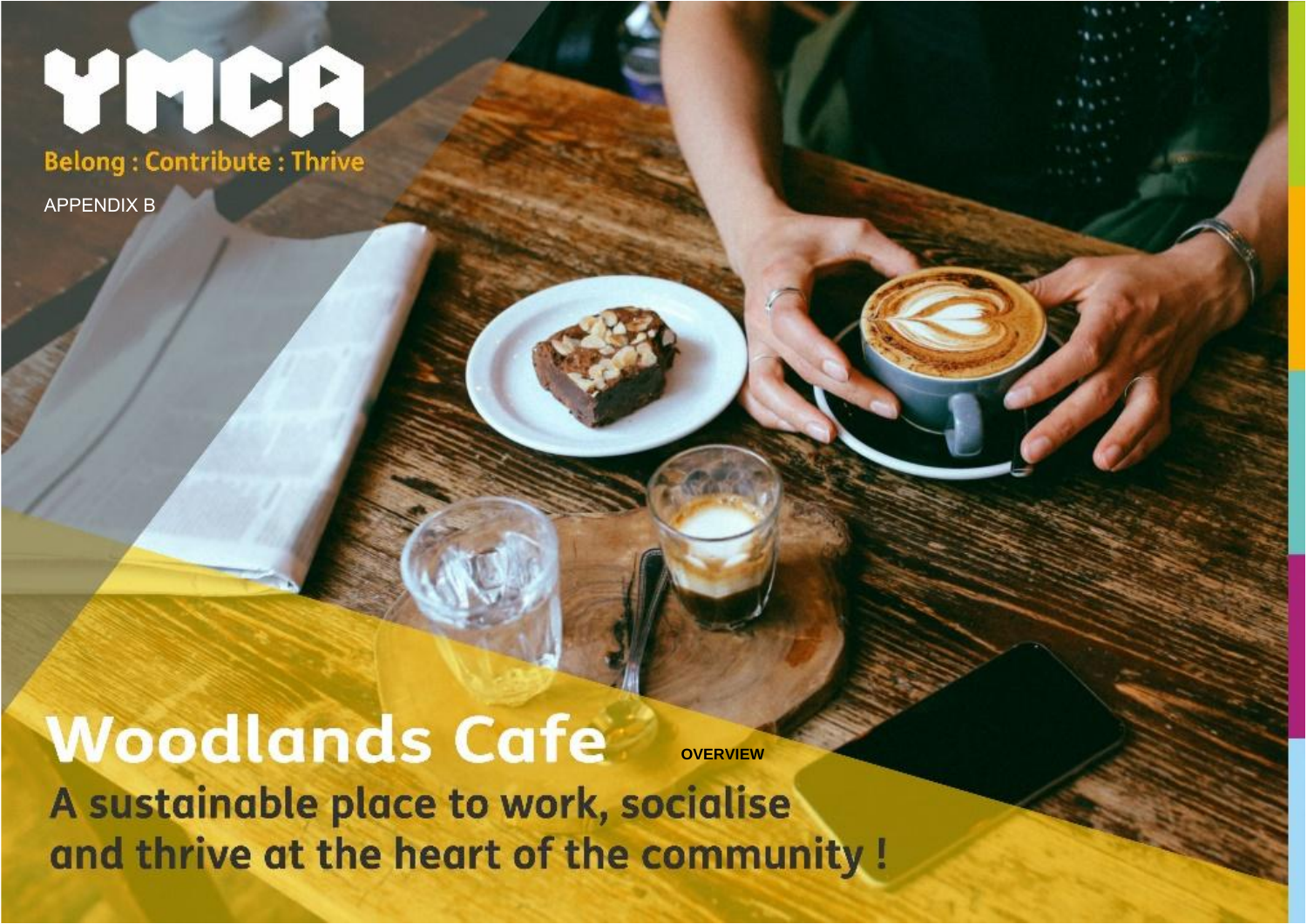One YMCA is a leading pan-regional charity, providing a broad array of community focused help and support across Bedfordshire, Hertfordshire and Buckinghamshire.

We provide housing & homelessness, family, domestic abuse, youth and wellbeing support to some of the most vulnerable individuals and families in our communities. On average this sees us support over 148,000 people annually to belong, contribute and thrive.



Our approach is to bring all of our specialisms and services together to deliver the greatest positive impact for those we support. Working with district, county and national commissioners we design and deliver innovate and effective solutions to meet local need.

In the last year alone this holistic approach to supporting those in our communities has enabled us to deliver over £15.7 million in savings to the

public purse and added social value. All whilst working collaboratively with our local charity and third-sector partners.

#### **FUTURES CAFÉ CONCEPT**

Our core One YMCA mission is to support those we help towards independence. Independence from the barriers (and reliance on support) that is preventing them from living their life to the full.

As such and during the COVID19 pandemic we realised that all of our communities needed a place, at the heart of the community where everyone could come together to work, socialise and thrive.

We knew that place must be a sustainable 'Top of our Game' place which places community before profit. It should pro-actively bring together everyone from our community, regardless of age, gender, ethnicity or social background.

The concept was born and our first Futures Café – *where every cup really does make a difference* – was born !

### **LEAVESDEN COUNTRY PARK**

In the heart of Three Rivers District, Leavesden Country Park (LCP) is circa 66 acres in size and was originally the site of Leavesden Asylum and Orphanage.

It is steeped in history and through a community led and authority / industry supported approach this has been leveraged to secure circa £1 million in National Lottery Heritage Fund grants. This investment and commitment has helped create a local community space that brings heritage, conservation and wellbeing together.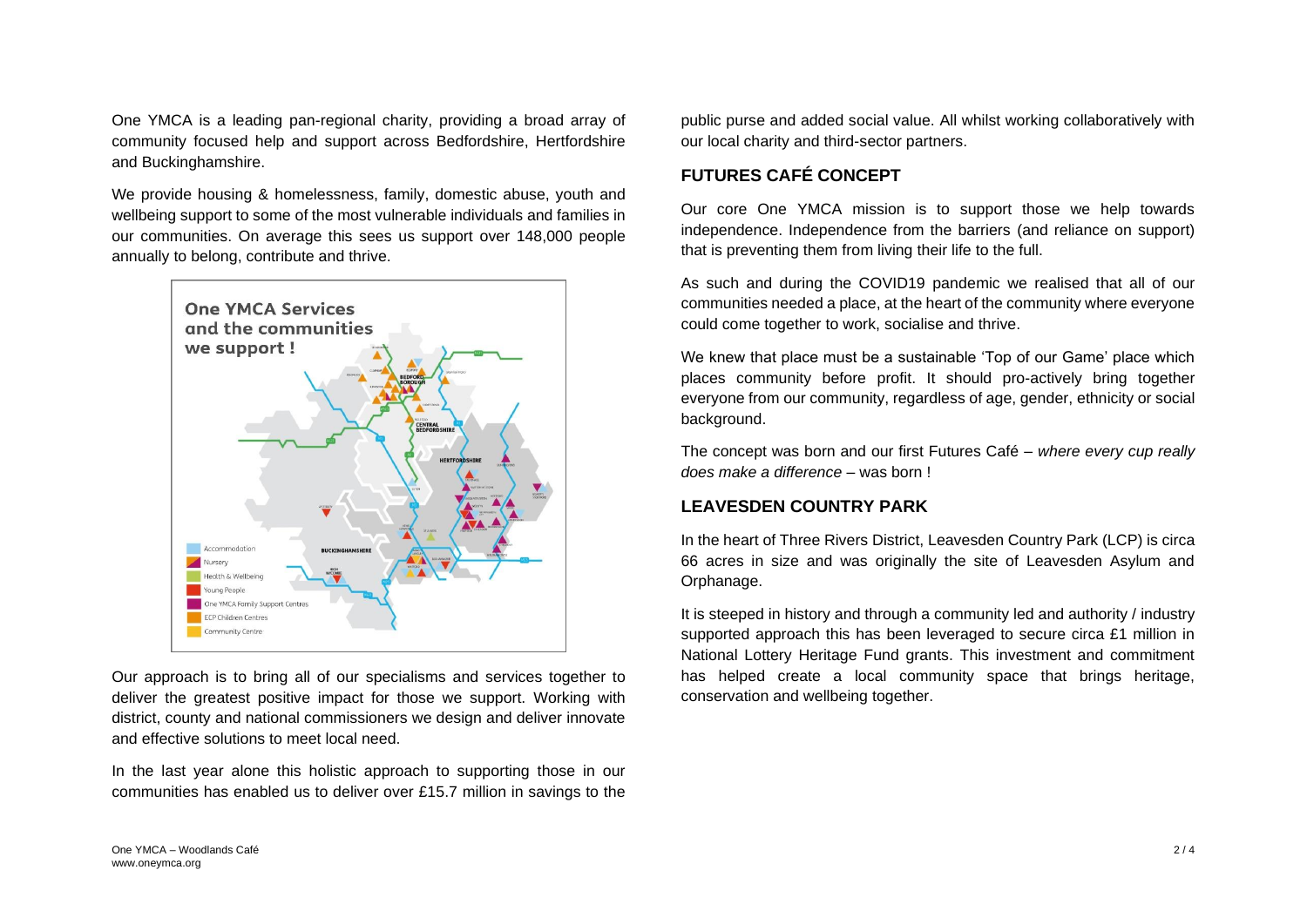The park sits directly at the heart of the community with residential areas on all sides, making it a true local resource. Its facilities have been well thought out to ensure an attraction and value to everyone in the community and include:

- Outdoor Football Pitches (x 3)
- Heritage Trail & Visitor Centre (HIVE)
- Woodlands Café and Community Toilet
- Early Years Nursery (Outstanding 90 place)
- Natural Woodlands (circa 20 acres)
- BMX Track
- Community HUB and Space Venue
- All Weather (3G) Pitches and MUGA

There is plentiful (free) car parking with good access from multiple transport routes, with level access and disability friendly facilities a constant focus. This includes accessibility within the café, HUB, visitor centre and community toilet.





Working together the LCP Stakeholders Group, led by One YMCA, and Three Rivers District Council (TRDC) have sought to maximise the resources of the park for the benefit of the community.

Taking the community and local voice into the heart of the process we have been able to design and deliver a huge variety of 'added value' activities. Where necessary securing additional funding and resource or facilitating local community group set-up including:

- Junior Park Run
- Nordic Walking
- Friends of Leavesden Country Park
- Park Rangers (Play Rangers for Children)
- Carols in the Park at Christmas
- Nature & Heritage Walk Group
- Holiday Play Schemes

It is in part thanks to this joined up approach and commitment to the community that LCP has received the prestigious Green Flag Award for publicly accessible open spaces / parks.